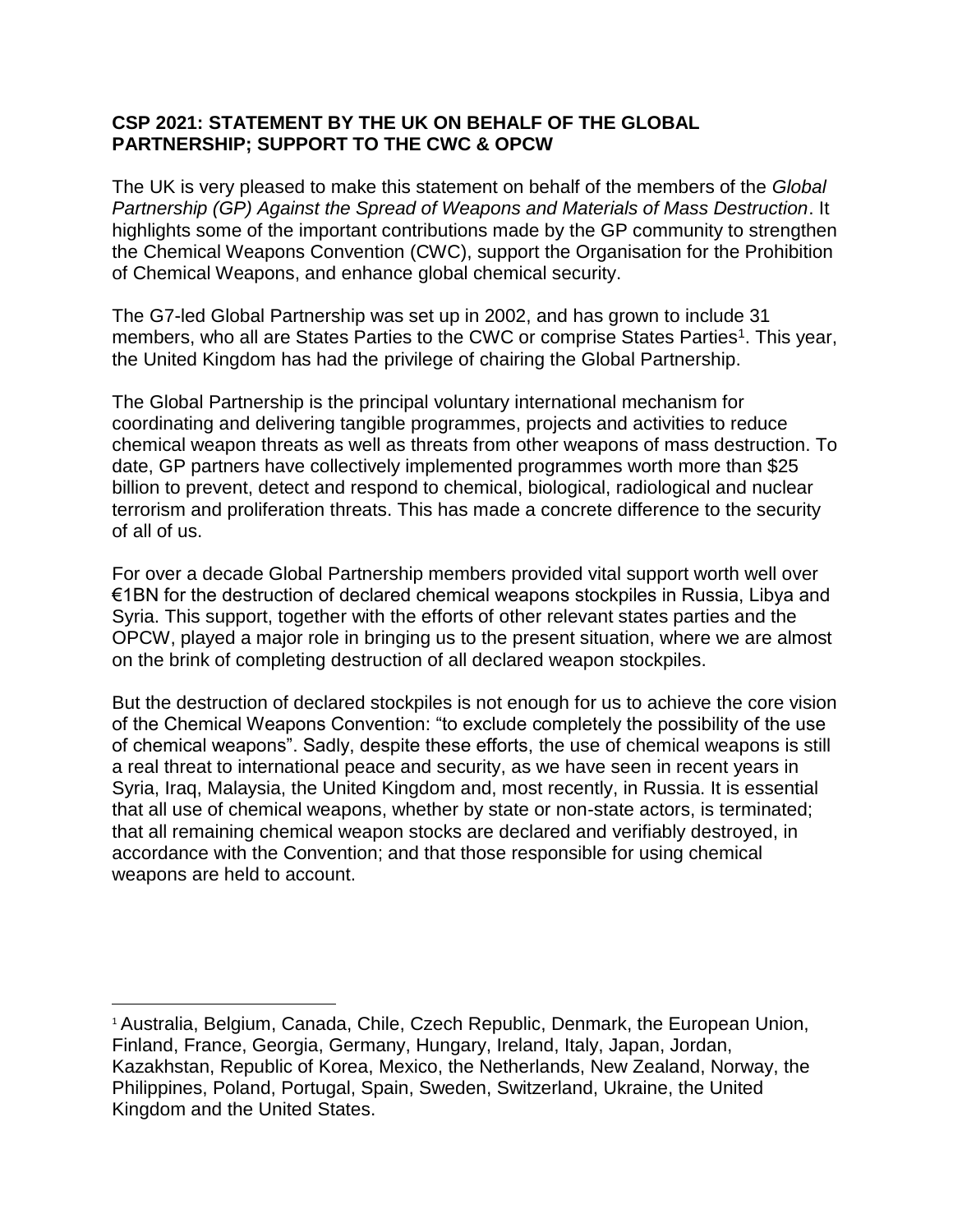The continuing use of chemical weapons, including the use of toxic industrial chemicals as weapons, is the greatest chemical security threat that we currently face. A primary focus for the Global Partnership is therefore to support the OPCW in addressing this threat. We have been doing so in a number of ways:

- Ensuring that the use of chemical weapons in Syria and elsewhere is investigated and any remaining chemical weapon stocks are identified, declared and destroyed is a high priority. 19 Global Partnership members have provided funding support for the OPCW's Syria Missions.
- The new **OPCW Centre** for **Chemistry and Technology w**ill have a key role in ensuring that the Organisation has the highest standards of current scientific expertise available to support it in its key tasks under the Convention, including investigating allegations of use of chemical weapons. The Centre will also support States Parties to fulfil their obligations. 27 Global Partnership members have provided funding support for the construction of the new Centre.
- It is essential to maintain the security of the OPCW against external threats, and to safeguard the confidential information that States Parties provide to the Technical Secretariat. 5 Global Partnership members have provided funding to protect the Organisation against further cyber attacks.

The Global Partnership takes a holistic approach to supporting both the Convention and the OPCW. We recognise the need to build capacity globally against chemical weapon threats. 13 Global Partnership members have therefore contributed funding to support implementation of Article X, including in the East Africa Community, the Economic Community Of West African States, and the Southern African Development Community, as well as providing support through the OPCW Africa Programme, so that States Parties can have greater confidence in their ability to respond to chemical weapon attacks, including by terrorists. Global Partnership members have also contributed funding to support laboratories in new regions to achieve OPCW Designated Laboratory status, so that they can both contribute to the OPCW's network of Designated Laboratories, making it truly global, and also support the national and regional response to any event involving toxic chemicals. In this context, we are delighted that Brazil has become the first State Party in Latin America to host an OPCW Designated Laboratory. We look forward to more States Parties joining Brazil in hosting newly Designated Laboratories.

Global Partnership members have provided – and continue to provide - substantial and effective financial support to the Chemical Weapons Convention and the OPCW, as well as to other international organisations such as INTERPOL, which provide specialist support in their own areas of expertise. But equally important is the non-financial support that Global Partnership members have provided, both to the Organisation and to States Parties, including training and provision of expertise, for example both through the OPCW National Authority mentoring scheme and through informal advice and cooperation.